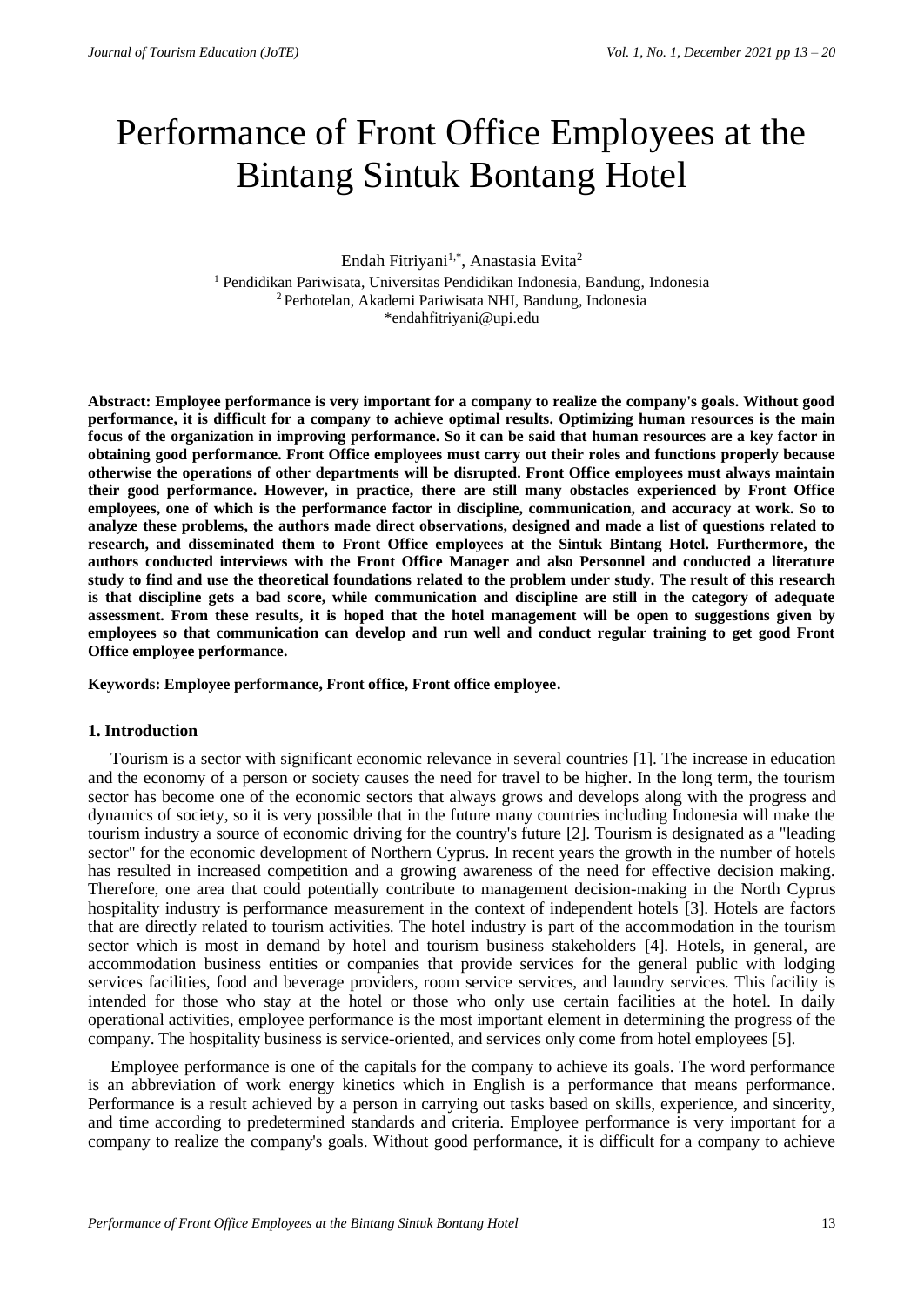optimal results. Optimizing human resources (HR) is the main focus of the organization in improving performance. So it can be said that HR is a key factor in obtaining good performance.

As one of the main goals in daily hotel practice, profitability is often identified as organizational success. However, such universally set goals and ideals, represent only generalizations of other important organizational factors, which lead to the realization of those goals (which would not be possible if they were not present). One of the factors that have a significant effect is employee satisfaction [6]. Regarding the circumstances that shape the hospitality industry today, such as high labor intensity, constant human interaction, dependence on other co-workers [7]. managing employee satisfaction in the hotel industry compared to other industries is the most critical point of hotel management. Each company has different indicators in assessing the performance of its employees. According to Hasibuan [8], stated that several indicators need to be known by the company as an indication of the decline in employee performance:

- The speed and accuracy of the work are not good which results in a high level of complaints.
- Poor attendance or discipline.
- Company regulations or SOPs that do not work so that work is not optimal.
- Communication between employees is not good.

The Front Office Department is such an important department that experts call the Front Office the heart of the hotel. If the performance of Front Office employees declines and does not carry out their roles and functions properly, the operations of other departments will be disrupted. Therefore, Front Office employees need to maintain their good performance.

Based on the attendance data for the Sintuk Bintang Hotel employees obtained from the Personnel department, there are indications of a decrease in employee discipline that affects performance, in 2017-2018 it was stated that the high number of alpha or absenteeism and the number of negligence or violations at work was 185 in one year. This number exceeds the target set by the hotel, namely the total negligence of not more than 100 within a year.

| <b>Month</b> | <b>Number of Employee</b> | Average abstain             | <b>Average lateness</b> | <b>Negligence</b> | <b>Total</b> |
|--------------|---------------------------|-----------------------------|-------------------------|-------------------|--------------|
| August       | 11                        |                             |                         |                   | 11           |
| September    | 11                        |                             |                         |                   | 14           |
| October      | 11                        | 4                           |                         |                   | 12           |
| November     | 11                        | h                           | 8                       |                   | 15           |
| December     | 11                        | $\mathcal{L}_{\mathcal{L}}$ | 6                       |                   | 10           |
| January      | 12                        | o                           |                         |                   | 15           |
| February     | 12                        | ⌒                           | 8                       |                   | 15           |
| March        | 12                        |                             | 10                      |                   | 14           |
| April        | 12                        |                             | Q                       |                   | 14           |
| May          | 12                        |                             | 10                      |                   | 18           |
| June         | 12                        |                             |                         |                   | 15           |
| July         | 13                        |                             | 9                       |                   | 14           |
| August       | 13                        |                             | 12                      |                   | 18           |
| <b>TOTAL</b> | 153                       | 60                          | 101                     | 24                | 185          |

**Table 1.** Attendance and Negligence of Front Office Employees at the Bintang Sintuk Hotel in the period August 2017 – August 2018.

Personalia *Department* Bintang Sintuk Hotel

The negligence in question is an error in posting rooms with examples that guests should be placed in deluxe rooms but employees place them in superior rooms, lack of communication between employees in guest preferences, causing guest complaints, errors in check-in or check-out where employees forgot to give the breakfast voucher or miscalculated the bill at check-out. Selanjutnya berdasarkan data guest complaint pada Hotel Bintang Sintuk, terdapat beberapa keluhan yang disebabkan oleh kinerja karyawan kantor depan.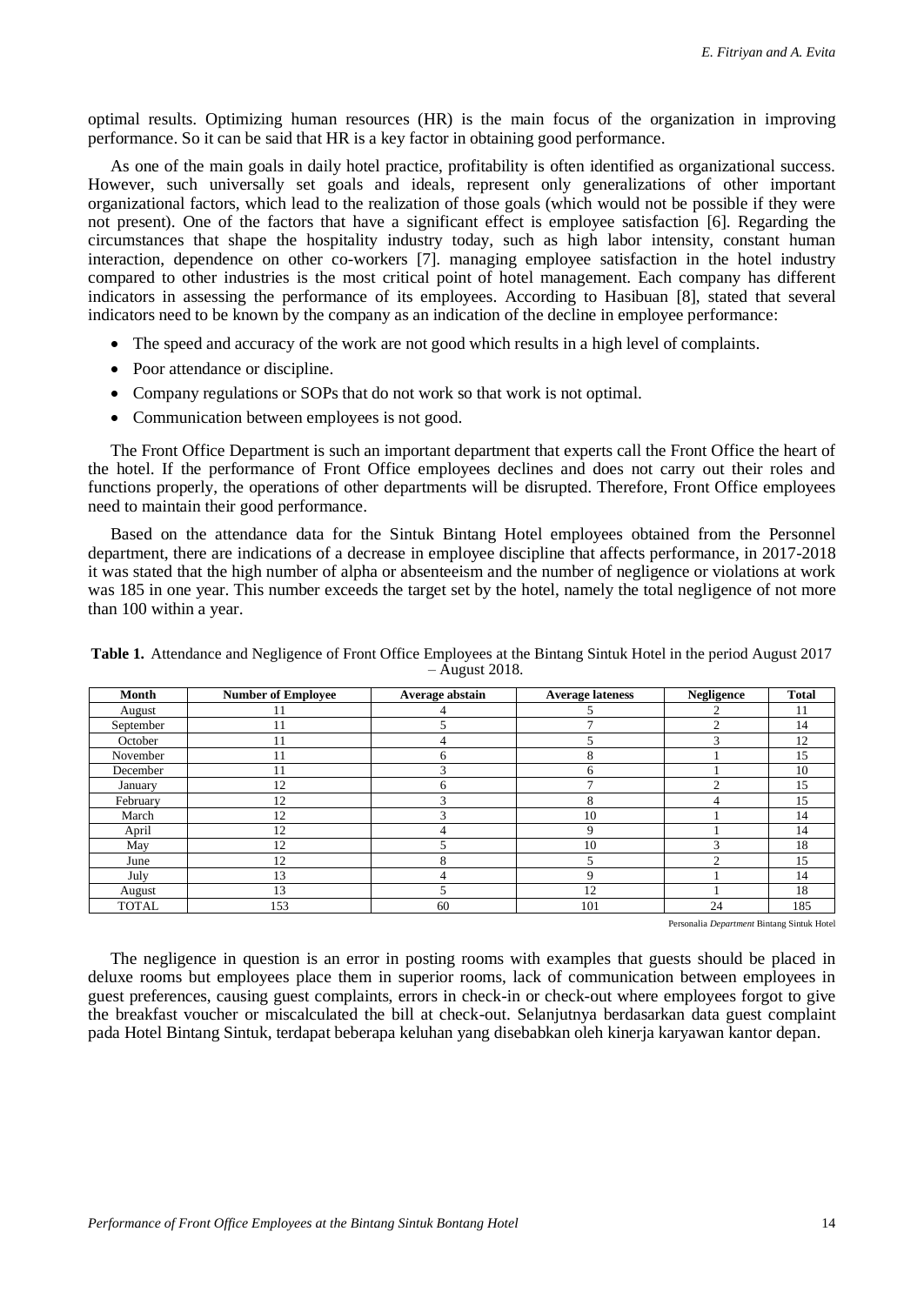|  | Table 2. uest Complaint Data Regarding Front Office Employee Performance Bintang Sintuk Hotel |
|--|-----------------------------------------------------------------------------------------------|
|  |                                                                                               |

| N <sub>0</sub> | <b>Time</b>      | <b>Guest Complaint</b>                                                                                                                                                                                                                                                                                                                                                                                                                                                         |
|----------------|------------------|--------------------------------------------------------------------------------------------------------------------------------------------------------------------------------------------------------------------------------------------------------------------------------------------------------------------------------------------------------------------------------------------------------------------------------------------------------------------------------|
| $\mathbf{1}$   | 13 November 2017 | Some of the staff are friendly but you can feel that they are not being trained to treat customers more than usual<br>politeness.                                                                                                                                                                                                                                                                                                                                              |
| 2              | 10 December 2017 | Several times the wifi password didn't work, I didn't pick up the phone to the FO. Finally going down directly to<br>the lobby, it turned out that the employees were chatting and laughing. When I complained to the employee, I was<br>only given another password but it didn't work either and I just said to keep trying. No handling and<br>unprofessional.                                                                                                              |
| 3              | 20 January 2018  | I made a reservation for a room with 2 beds but when I entered the room how come the bed was a king. The<br>complaint downstairs continues to be told that the room that I should have placed again is under temporary<br>renovation and the other rooms are full. When I said why I didn't confirm before I came and why was it not<br>informed when I checked in, the employee just said yes, I'm sorry, sir. More attention should be paid to how to<br>handle guests well. |
| 4              | 27 February 2018 | Forgot to give a breakfast coupon. Something simple but should not happen.                                                                                                                                                                                                                                                                                                                                                                                                     |
| 5              | 2 March 2018     | Book a room facing the pool but when you enter the room it faces the street. Complained to the bell boy who<br>brought our things and it turned out that the FO gave the wrong room and had to move again (different floors were<br>moved), even though my family and I were tired of traveling long distances.                                                                                                                                                                |
| 6              | 20 March 2018    | Knowledge about the hotel is still lacking. Knowledge of Bontang city too. When he was asked, he was still<br>confused, he finally asked another friend.                                                                                                                                                                                                                                                                                                                       |
| 7              | 18 May 2018      | Ask for wake up call at 6am, but there was no call at all. When I asked to the staff they say there was no<br>information about it. What a professional.                                                                                                                                                                                                                                                                                                                       |
| 8              | 20 June 2018     | After dinner outside, stop by FO for a while to ask to bring extra towels because the towels are dirty. I've been<br>waiting for a long time but it didn't come, I called the FO and they said it would be delivered, I said I've asked her<br>earlier, it turns out that the person is different, and the previous lady is resting. Should have passed it on to a<br>friend. Please pay attention to the employees.                                                           |
| 9              | 15 July 2018     | The front staff is friendly but seems to lack service training.                                                                                                                                                                                                                                                                                                                                                                                                                |
| 10             | 23 August 2018   | Slow service. Front staff is not nimble.                                                                                                                                                                                                                                                                                                                                                                                                                                       |

*Front Office Department* Bintang Sintuk Hotel

The causes of declining performance include lack of supervision from superiors and the educational background of the employee. Many Front Office Department employees do not have a hospitality background and also do not meet operational standards where the minimum education of employees is D3 but there are still many who have a high school / vocational background. Some training has also been implemented but there are still many that are not implemented properly. In the hospitality industry, products and services are heterogeneous and inseparable, and better guest services, as well as human factors, play an important role as employees have a high level of interaction with hotel customers. The customer's first interaction with hotel services usually occurs through the front desk [9].

Based on data from interviews with the Front Office Manager on August 20, 2018, the authors found problems related to performance in the Front Office, including Front Office employees cannot carry out tasks according to the standards and criteria set by the hotel, slow service and less precise which causes complaints to increase. Meanwhile, the results of an interview with Personnel on August 22, 2018, were poor communication between employees, lack of discipline from the front desk agent in their work, and high levels of negligence and poor absenteeism from front office employees.

Based on the theories above and pre-survey activities that have been carried out through job research and interviews at the Sintuk Bintang Hotel, there are indications of a decrease in the level of employee work performance in the front office department, this can be seen in the non-optimal performance of employees according to the with SOP (Standard Operational Procedure), poor discipline, poor accuracy and speed of work, which ultimately has an impact on high complaints or complaints from guests on employee services at the front office. Employee performance is an important element in carrying out the work. Several factors affect employee performance, including quality, quantity, independence, initiative, adaptability, and work skills [10]. Therefore, researchers will analyze the speed and accuracy of work results, work discipline, and employee communication at the Sintuk Bintang Hotel.

## **2. Methods**

The author in this study collects the conditions that existed at the time the research was carried out then the author analyzes the problems and makes conclusions from the data that has been obtained. The data collection technique is through four stages, first, the authors make direct observations at the Bintang Sintuk Hotel. Second, the authors design and make a list of questions related to the research and distribute them to the Front Office employees of the Bintang Sintuk Hotel. Third, the author conducted interviews with the Front Office Manager and also Personnel. And Fourth, the author conducted a literature study to find and use the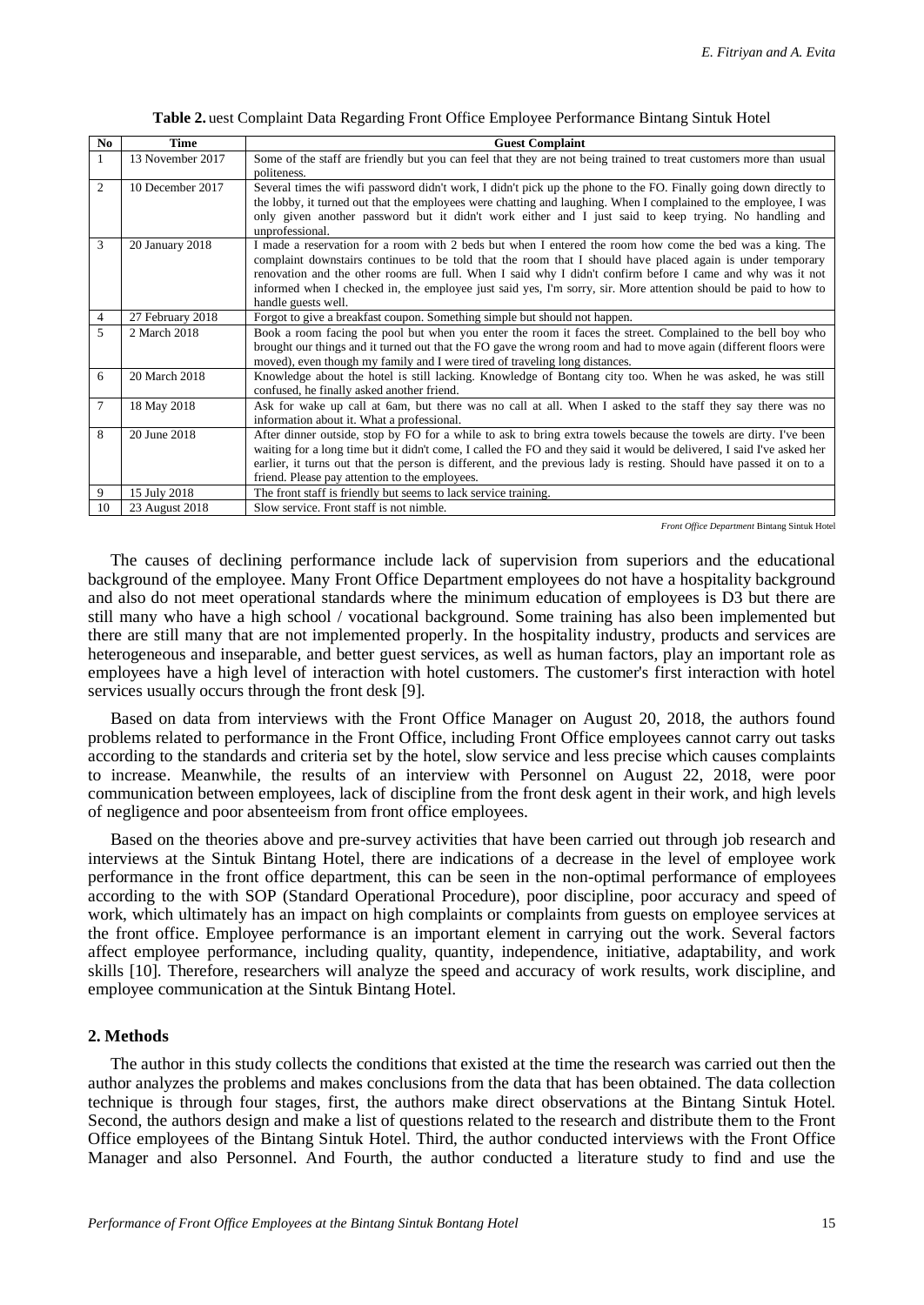theoretical foundations related to the problem under study. Literature studies will be carried out to find research related to secondary data such as hotel documents and books related to theory [11]. The research took place for five months at the Bintang Sintuk Bontang Hotel. Which is located on Jalan Urea, Lok Tuan, North Bontang, Bontang City, East Kalimantan.

## **3. Results**

## *A. Analysis of the Speed and Accuracy of Work at the Sintuk Star Hotel*

Referring to the results of the data processing of the Front Office Department employee response questionnaire regarding the speed and accuracy of the work at the Sintuk Bintang Hotel on several aspects that were assessed as follows:

1) *Able to complete work thoroughly as expected:* From the results of the questionnaires that have been distributed to employees of the Front Office Department at the Bintang Sintuk Hotel, the highest result is the "good" answer, which is 38.46%.

2) *Can do work accurately and rarely make mistakes:* From the results of the questionnaires that have been distributed to Front Office Department employees at the Bintang Sintuk Hotel, the highest result is 53.85% of employees stating "enough".

3) *Trying seriously to complete the work until it's done:* From the results of the questionnaires that have been distributed to employees of the Front Office Department at Bintang Sintuk Hotel, the highest result is 30.77% of employees stating "less".

4) *Attention to detail, accuracy, accuracy, and accuracy in work:* From the results of questionnaires that have been distributed to employees of the Front Office Department at Bintang Sintuk Hotel, the highest result is 38.46% of employees stating "less".

5) *Using time efficiently in carrying out tasks:* From the results of questionnaires that have been distributed to employees of the Front Office Department at Bintang Sintuk Hotel, the highest result is 30.77% of employees stating "very poor".



**Fig. 1.** Interval scale.

Based on the calculations that have been done using a Likert Scale on the responses of Front Office Department employees regarding the speed and accuracy of the work at the Sintuk Bintang Hotel, it is worth 170 and is included in the "enough" category. In other words, the speed and accuracy of the work of Front Office employees are sufficient.

#### *B. Analysis of Work Discipline at the Bintang Sintuk Hotel*

1) *Applying discipline in completing work:* From the results of the questionnaires that have been distributed to employees of the Front Office Department at the Bintang Sintuk Hotel, the highest result is 30.77% of employees stating "enough".

2) *Come to work on time:* From the results of questionnaires that have been distributed to employees of the Front Office Department at Bintang Sintuk Hotel, the highest result is 38.46% of employees stating "less".

3) *Obey orders from superiors without ever violating:* From the results of the questionnaires that have been distributed to employees of the Front Office Department at the Bintang Sintuk Hotel, the highest result is 30.77% of employees stating "enough".

4) *The hotel provides strict sanctions for employees who break the rules:* From the results of the questionnaires that have been distributed to employees of the Front Office Department at Bintang Sintuk Hotel, the highest result is 46.15% of employees stating "less".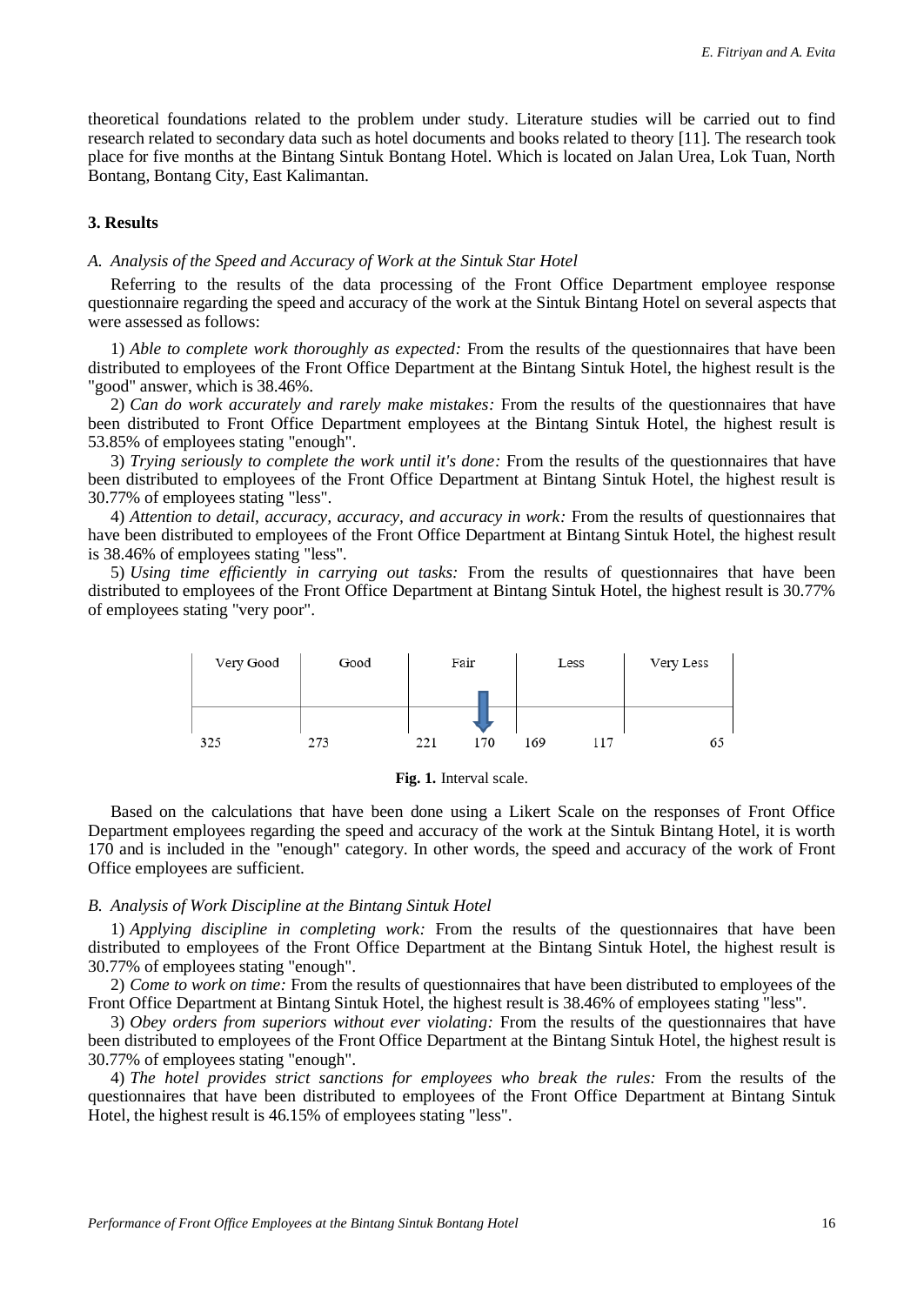

Based on calculations that have been carried out using a Likert Scale on the responses of Front Office Department employees regarding work discipline at the Sintuk Bintang Hotel, it is worth 118 and is included in the "less" category. In other words, the work discipline of Front Office employees is still lacking

#### *C. Communication Analysis at Bintang Sintuk Hotel*

The results of data processing questionnaire responses from Front Office Department employees regarding communication at the Bintang Sintuk Hotel, while several aspects were assessed as follows:

1) *Commands or instructions from the leader can be understood:* From the results of the questionnaires that have been distributed to employees of the Front Office Department at Bintang Sintuk Hotel, the highest result is 30.77% of employees stating "less".

2) *Explanation of the procedure from the leader for each work to be implemented:* From the results of questionnaires that have been distributed to employees of the Front Office Department at Bintang Sintuk Hotel, the highest result is 38.46% of employees stating "less".

3) *Reprimand for employee mistake:* From the results of the questionnaires that have been distributed to employees of the Front Office Department at the Bintang Sintuk Hotel, the highest result is 46.15% of employees stating "very poor".

4) *Hotel management accepts employee suggestions:* From the results of the questionnaires that have been distributed to employees of the Front Office Department at the Bintang Sintuk Hotel, the highest result is 53.85% of employees stating "less".

5) *Use of log books as communication media:* From the results of the questionnaires that have been distributed to the Front Office Department employees at the Bintang Sintuk Hotel, the highest result is 46.15% of employees stating "enough".

6) *Leaders or employees of meetings to discuss conflicts:* From the results of questionnaires that have been distributed to employees of the Front Office Department at Bintang Sintuk Hotel, the highest result is 38.46% of employees stating "less".

7) *Internal communication with other departments:* From the results of the questionnaires that have been distributed to employees of the Front Office Department at the Bintang Sintuk Hotel, the highest result is 30.77% of employees stating "enough".

8) *Interaction with other departments:* From the results of questionnaires that have been distributed to employees of the Front Office Department at Bintang Sintuk Hotel, the highest result is 38.46% of employees stating "less".

9) *Coordination in work with other departments:* From the results of questionnaires that have been distributed to employees of the Front Office Department at Bintang Sintuk Hotel, the highest result is 38.46% of employees stating "less".



**Fig. 3.**Interval scale.

Based on the calculations that have been done using a Likert Scale on the responses of Front Office Department employees regarding communication at the Sintuk Bintang Hotel, it is worth 304 and is included in the "enough" category. In other words, Front Office employee communication is sufficient.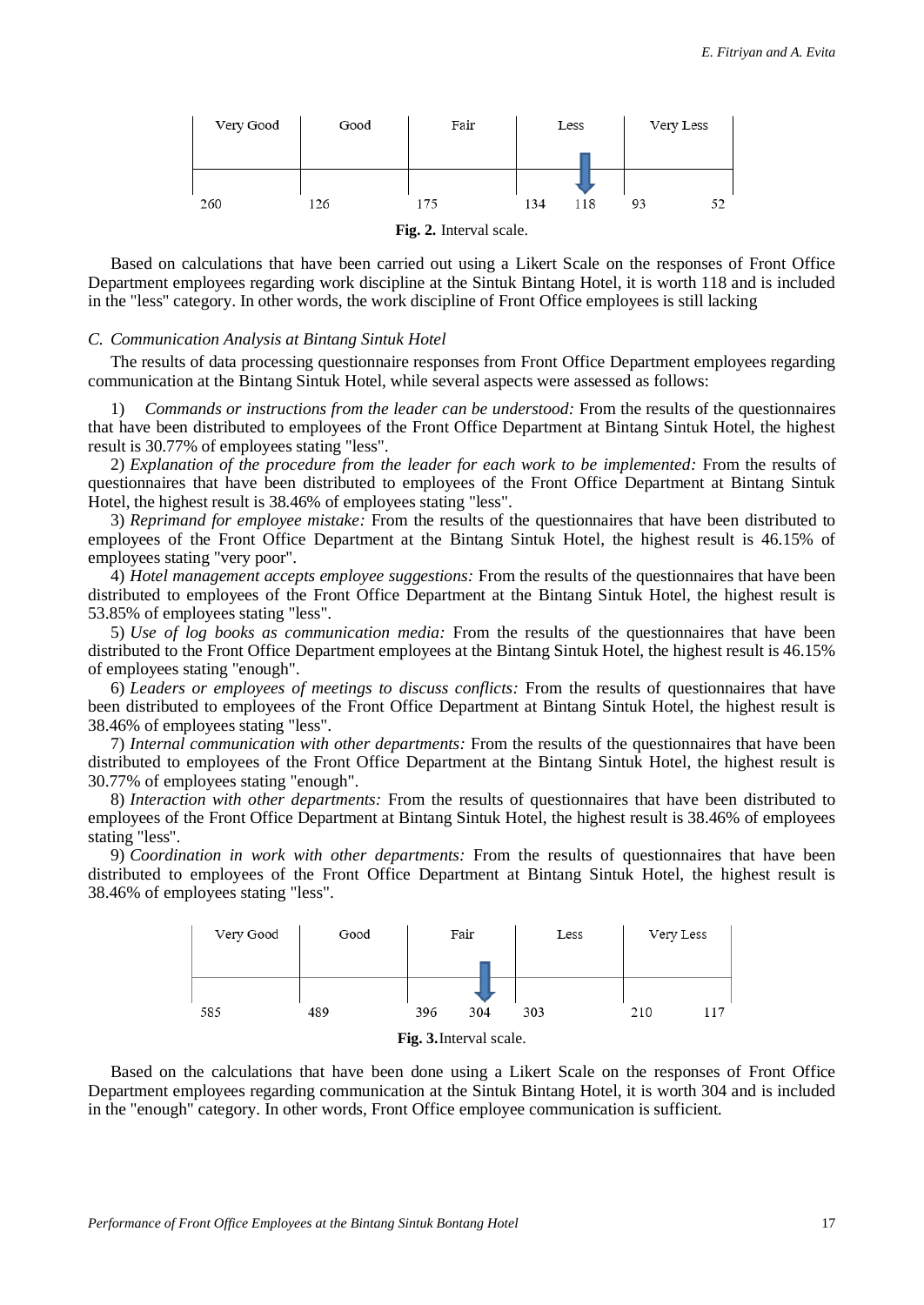## **4. Discussion**

Speed and accuracy of work in a company are very important. Speed and accuracy of work is a measure of the quality of employee work in achieving company goals. There are still many things that must be considered regarding the speed and accuracy of the work of front-office employees at the Sintuk Bintang Hotel. Performance can be measured by the ability to complete the tasks and responsibilities given. This means that work contains elements of achievement standards that must be met so that those who achieve the set standards mean good performance [12].

Discipline should be seen as a form of training for employees in implementing company rules because discipline greatly affects employee performance. Job satisfaction affects the level of employee discipline, meaning that if satisfaction is obtained from work, employee discipline is good [12]. Good training is expected to increase self-discipline in employees, so that employee performance in the company can be more efficient and optimal [13].

In an organization, a system is needed that can support the performance of the organization. Achieving organizational goals requires good cooperation between employees. Cooperation is formed because of a unified perception of what will be achieved. For that we need good communication between members, the role of communication in an organization can create a conducive working relationship to achieve organizational goals. To improve the performance of company employees through several ways such as through education, training, providing adequate compensation, creating a conducive work environment and organizational culture [14]. Coaching and mentoring can help build employee morale and camaraderie within the organization which helps improve team-building concepts and activities [15].

Communication that occurs between front-office employees and with other department employees is one of the things that is also very important in the work. But in this case, the communication of the front office employees at the Sintuk Bintang Hotel still has not achieved good results. Managers should, among other behaviors: adopt transformational leadership practices, such as communicating and reinforcing the hotel's vision, mission, goals, and objectives; create a supportive organizational culture; push both up and communication down; act as a mentor; pay attention to employee needs and use active listening [16]. Managers must listen to employees, care about employees, encourage employees to be involved in work or work-related decisions, be aware of employee progress or career growth, and reward employees with raises or bonuses. It is most important for managers to support employees and recognize employees [17].

## **5. Conclusion**

Based on the results of the analysis, the lowest value is found in employee discipline which results in a poor category. While the other two indicators, namely the speed and accuracy of work and communication result in the sufficient category. Many things have not been implemented properly by front office employees in these three performance indicators. In the three indicators that have been discussed, these are the keys to realizing good performance and are also interrelated. If these three things can be lived well then good performance will be created. One of the strategies is through employee development, namely by implementing employee training programs that must be carefully structured and based on scientific methods and guided by the skills needed by the company today and for the future. Development should aim to improve technical, theoretical, conceptual, and moral abilities so that they perform well and achieve optimal results [18].

The author suggests that employees increase their speed and are also more thorough in their work so that work results are better and do not have an impact on the work of the employees themselves. Employees are also advised to pay more attention to details and use time efficiently in carrying out work so that all work can be completed properly. It is also recommended for Front Office Managers or other leaders to pay attention to the work of their employees. Front Office employees must master technical and interpersonal skills to have a solid knowledge of the service delivery process and handle customer requests and complaints. Lack of ongoing and effective training programs in hospitality companies leads to a pool of employees who do not have the necessary skills or are unwilling to respond to customer requests and concerns [19]. Therefore, management must take action to create an environment in which these employees are not frequently hit by barrier stressors. Providing job security to customer-related employees who are performing effectively against management's expectations and whose performance is fairly assessed and their training based on the requirements of Front Office service job roles indicates that management cares about its employees [20].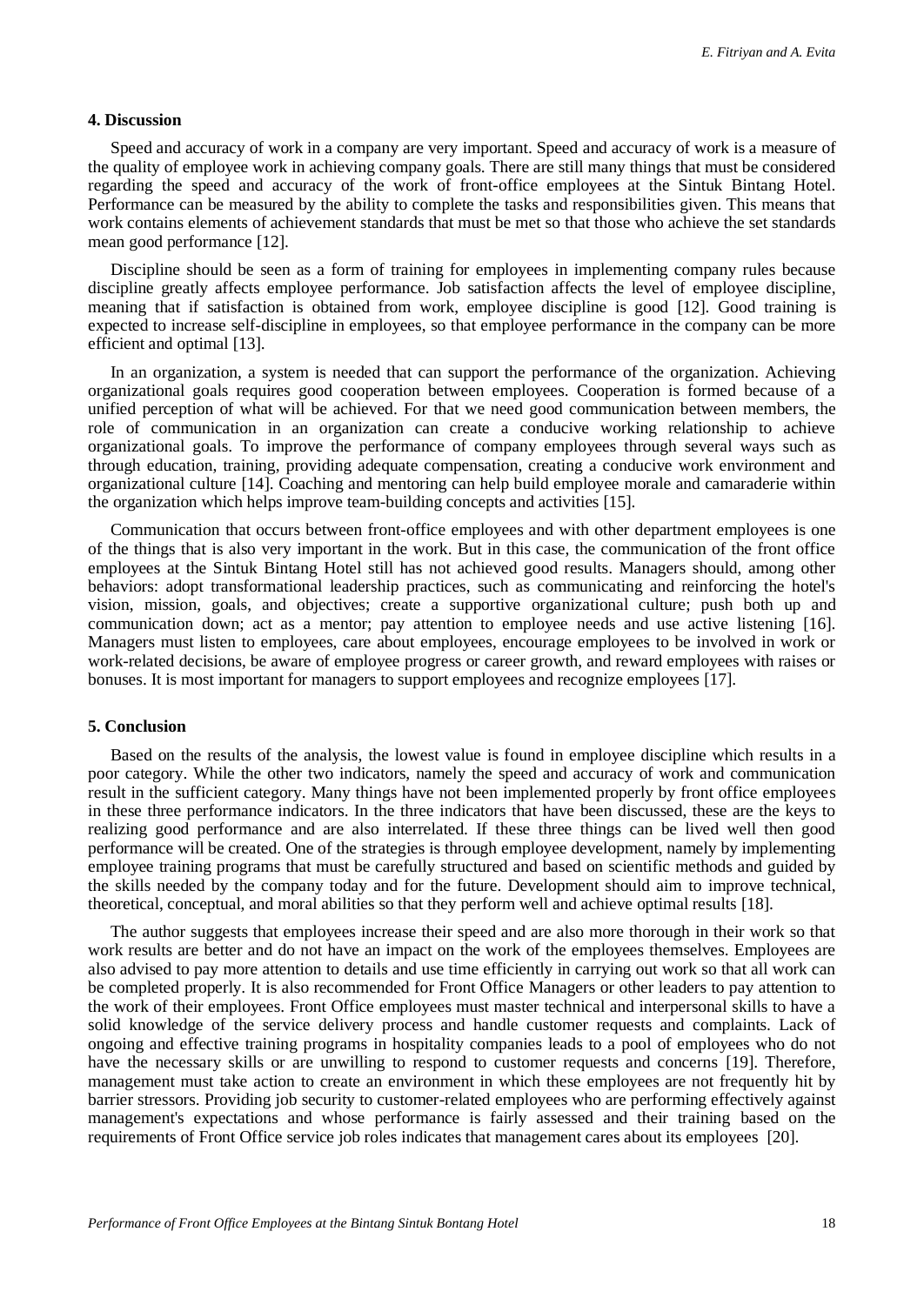Communication that does not run smoothly will certainly hamper the work of employees. The impact that is felt is not only in the Front Office Department but can have an impact on other departments and also on guests. This poor communication can lead to complaints from guests because it can result in miscommunication. So suggestions for front office employees to improve communication both with their department and other departments. Apart from employees, communication by the leadership or Department Head to employees also still needs to be improved. Furthermore, hotel management should be open to suggestions given by employees so that communication can develop and run well. Hotel management can provide structured training sessions or ensure awareness practices before and after hotel meetings. Hotel managers can also offer psychological guidance to employees to relieve their abused tension [21]. To improve employee performance, it is better if the leadership can supervise and provide strict sanctions if there are employees who are not optimal at work. Not only that, but communication also needs to be improved both to employees and to the leadership itself. Guest satisfaction information is also applied in activities such as evaluating employee performance for recognition programs, such as determining the "employee of the month" award [3].

#### **6. Acknowledgment**

The Research Team would like to thank the management of the Bintang Sintuk Bontang Hotel for their assistance in obtaining this research data and for giving time to distribute questionnaires to employees, as well as thank the editor of the Journal of Tourism of Education who has published this article.

#### **7. References**

- [1] C. Guccio, I. Mazza, A. Mignosa, and I. Rizzo, "A round trip on decentralization in the tourism sector," *Ann. Tour. Res.*, vol. 72, pp. 140–155, 2018.
- [2] D. Pancawati, E. Fitriyani, and R. D. Cahyati, "How to trust hotel website?," *TEAM J. Hosp. Tour.*, vol. 16, no. 1, pp. 41–48, 2019.
- [3] M. Haktanir and P. Harris, "Performance measurement practice in an independent hotel context: A case study approach," *Int. J. Contemp. Hosp. Manag.*, 2005.
- [4] E. Fitriyani, E. Trihayuningtyas, and V. Simatupang, "PENGARUH EXPERIENTAL MARKETING TERHADAP LOYALITAS TAMU DI HOTEL SAVOY HOMANN BIDAKARA," *Barista J. Kaji. Bhs. dan Pariwisata*, vol. 4, no. 1, pp. 24–38, 2017.
- [5] C. Cheung, H. Kong, and H. Song, "How to influence hospitality employee perceptions on hotel brand performance?," *Int. J. Contemp. Hosp. Manag.*, 2014.
- [6] M. Laškarin Ažić, "The impact of hotel employee satisfaction on hospitability performance," *Tour. Hosp. Manag.*, vol. 23, no. 1, pp. 105–117, 2017.
- [7] V. Galičić and M. Laškarin, "Principi i praksa turizma i hotelijerstva," 2016.
- [8] M. S. P. Hasibuan, *Manajemen Sumber Daya Manusia*. Jakarta: PT. Prenhallindo, 2012.
- [9] M. Amin, A. M. Aldakhil, C. Wu, S. Rezaei, and C. Cobanoglu, "The structural relationship between TQM, employee satisfaction and hotel performance," *Int. J. Contemp. Hosp. Manag.*, 2017.
- [10] E. B. Flippo, "Principles of Personal Management, Irwin Inc," *Homwood, Illinois*, 1997.
- [11] S. H. Achmad, "The effect of competency, motivation, and Organizational culture on the employee performance at the jayakarta hotel, bandung, Indonesia," *J. Bus. Hosp. Tour.*, vol. 2, no. 1, pp. 120–130, 2017.
- [12] S. Syardiansah, A. Latief, M. N. Daud, W. Windi, and A. Suharyanto, "The Effect of Job Satisfaction and Organizational Culture on Employee Performance of the Royal Hotel in East Aceh District," *Budapest Int. Res. Critics Inst. Humanit. Soc. Sci.*, vol. 3, no. 2, pp. 849–857, 2020.
- [13] M. Soelton, "How culture, training standard and discipline on the employee performance affect hotel management," *Eur. Res. Stud. J.*, vol. 21, no. 4, pp. 378–385, 2018.
- [14] H. D. Golung, "Relationship between compensation, work environment, organizational culture, and employee performance at hotel Sedona Manado," *J. EMBA J. Ris. Ekon. Manajemen, Bisnis dan Akunt.*, vol. 1, no. 4, 2013.
- [15] R. Neupane, "Effects of coaching and mentoring on employee performance in the UK hotel industry," *Int. J. Soc. Sci. Manag.*, vol. 2, no. 2, pp. 123–138, 2015.
- [16] I. Buil, E. Martínez, and J. Matute, "Transformational leadership and employee performance: The role of identification, engagement and proactive personality," *Int. J. Hosp. Manag.*, vol. 77, pp. 64–75, 2019.
- [17] C.-F. Chiang and S. S. Jang, "An expectancy theory model for hotel employee motivation," *Int. J. Hosp. Manag.*, vol. 27, no. 2, pp. 313–322, 2008.
- [18] M. Ekhsan, Y. Badrianto, M. Fahlevi, and A. S. Rabiah, "Analysis of the Effect of Learning Orientation, Role of Leaders and Competence to Employee Performance Front Office the Sultan Hotel Jakarta," in *4th International Conference on Management, Economics and Business (ICMEB 2019)*, 2020, pp. 239–244.
- [19] O. M. Karatepe, "High-performance work practices and hotel employee performance: The mediation of work engagement," *Int. J. Hosp. Manag.*, vol. 32, pp. 132–140, 2013.
- [20] O. A. Olugbade and O. M. Karatepe, "Stressors, work engagement and their effects on hotel employee outcomes," *Serv. Ind. J.*, vol. 39, no. 3–4, pp. 279–298, 2019.